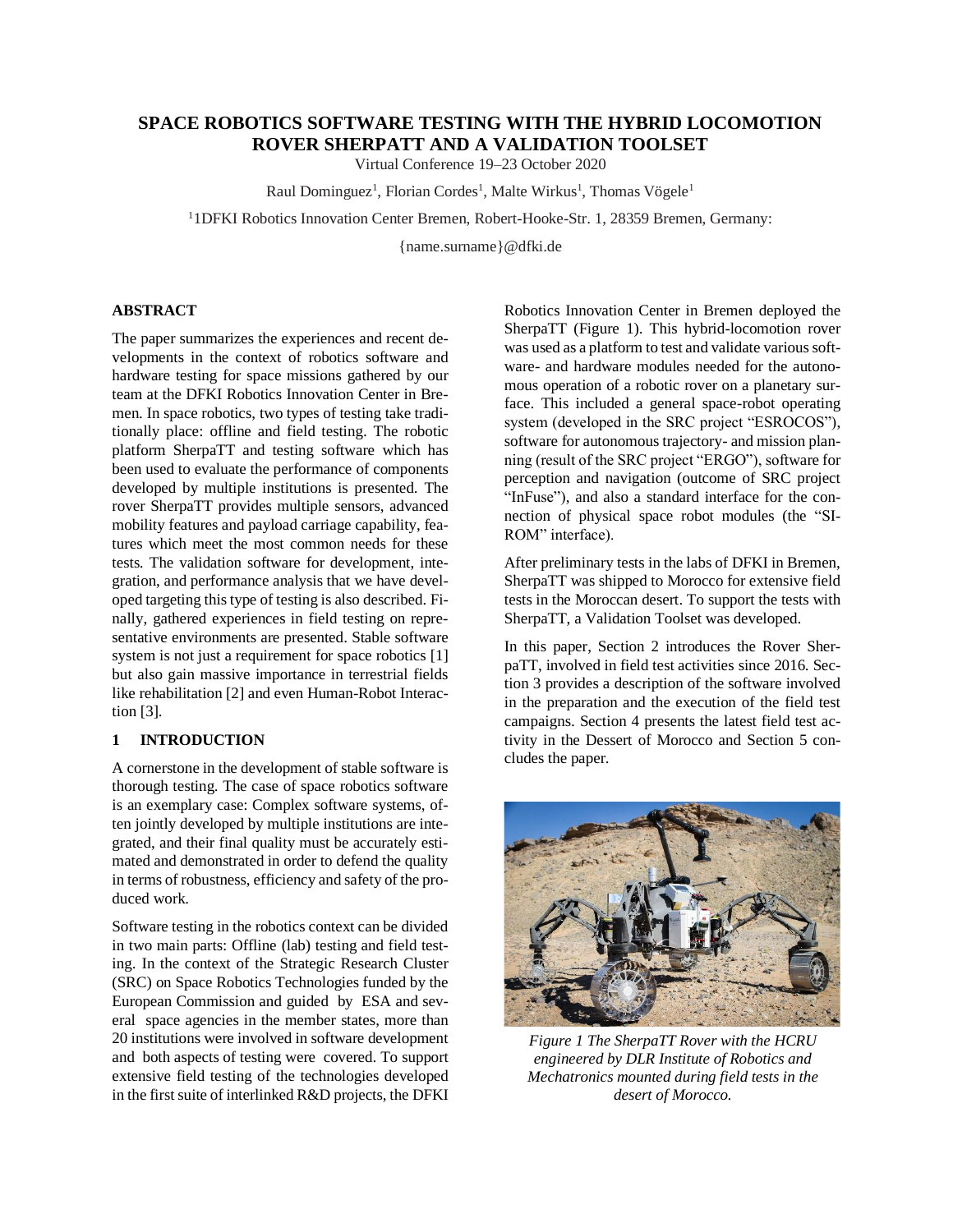

*Figure 2: Rover system overview with indication of components.*

## <span id="page-1-0"></span>**2 SHERPATT**

The robotic platform SherpaTT is a hybrid legwheeled rover with outstanding performance in locomotion capabilities [4]. SherpaTT has been designed to perform long traverses through unstructured, harsh environments (e.g. rocky surfaces). On the perception side, SherpaTT includes proprioceptive sensors (e.g. force torque at each wheel mounting) which can be used for state estimation and surface context identification as well as exteroceptive sensors (e.g. cameras) which can be used for environment reconstruction. Furthermore, the system allows for the mechanical integration of middle-size external modules that can increase computational, and sensing capabilities. In Figure 1SherpaTT is shown with a perception subsystem mounted for testing in a mars analog mission used in the project OG3-InFuse, in the follow-up project OG10-ADE a larger module, the Avionics Box, was mounted and is shown in Figure 4 (b).

The four-wheeled mobile robot is equipped with an actively articulated suspension system and a manipulation arm. The five limbs of the system add up to 26 active Degree of Freedom (*DoF)* in total, five in each of the four legs and six *DoF* in the manipulator arm. Apart from the active suspension system, a modular system approach with exchangeable Payload-Items (PLIs) is a key feature of the rover. [Figure](#page-1-0) 2 presents a visual description of the hardware integrated in the rover.

Altogether SherpaTT offers what is needed to pose the required challenges for space robotics software and to collect the correspondent ground truth data for posterior accurate performance analysis.

## **3 VALIDATION SOFTWARE**

Along with the rover, a comprehensive validation toolset aiming to assess the quality of the modules is under development. The Validation Toolset comprises on one hand a robotics simulator for planning and control tests, and on the other hand a perception framework, CDFF [5], which allows the replay of logged data for perception and state estimation tests. On top of these components, the Validation Toolset will perform automatic analysis of virtual missions. The simulation environments were generated from analog sites, which have been reconstructed with high level of accuracy (up to 1cm/px) using images from drone surveys. These environments are used also along with the DGPS data captured onboard of the rover as ground truth for the validation of the perception components.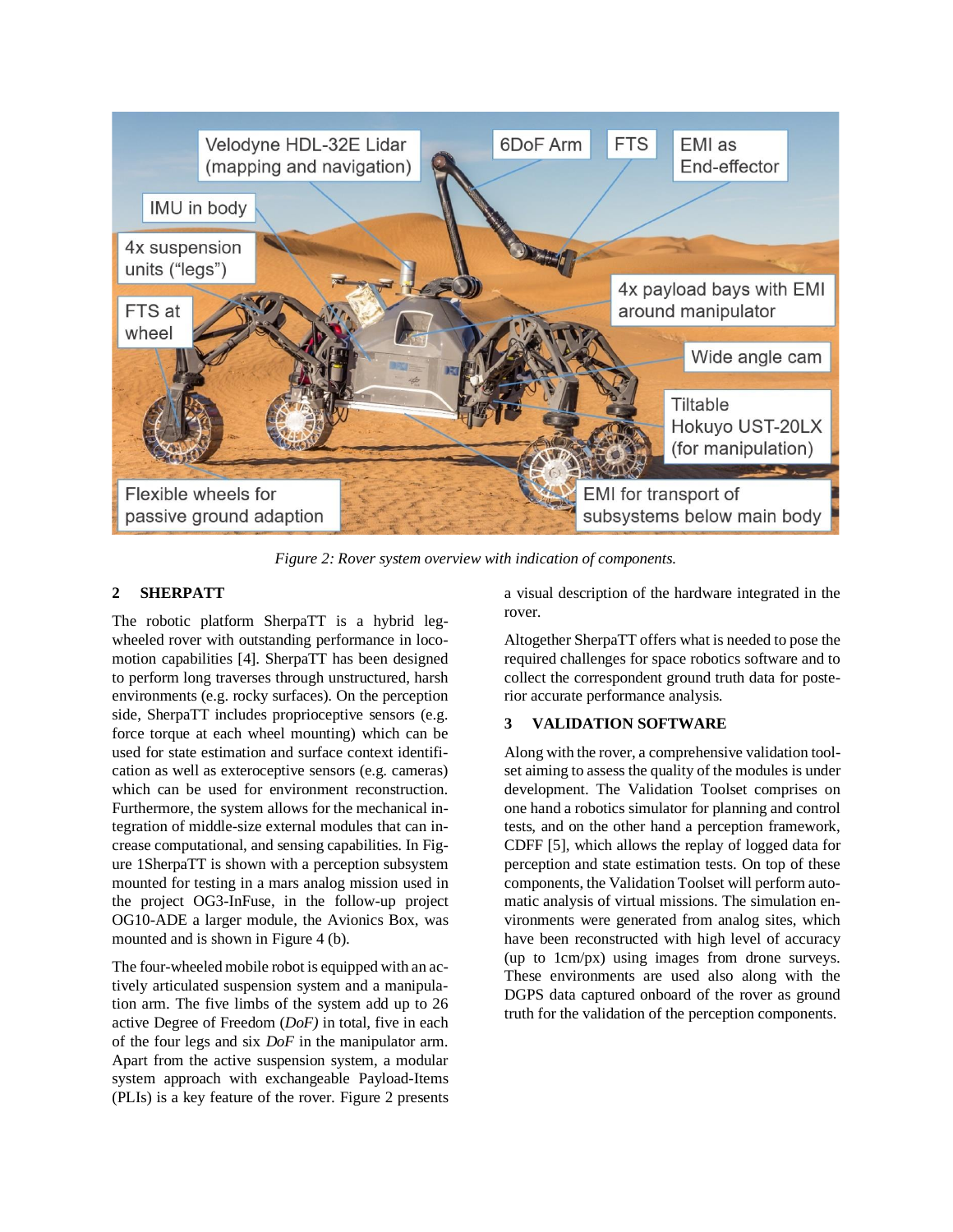### **3.1 SherpaTT Software**

In the last test campaign, project results from different research projects were tested, each covering different areas of robotics and thus demanding different requirements of the validation system SherpaTT. In OG2- ERGO [6], for example, a robot autonomy control system was tested, which includes functionalities such as path and mission planning, guidance & control and decision making, but does not take into account the processing of sensor data for producing the map representations or localization capabilities that are needed to this purpose. The tests of OG3-InFuse, on the other hand, focused on the processing of specific sensor currents for mapping, object registration, recognition and tracking as well as data storage and analysis. Finally, OG1-ESROCOS tested a framework for the component-based integration of robotics software.

Based on the requirements of these individual tests, a set of software functionalities was provided for SherpaTT to complement the functionalities required for the respective tests. While OG3 only required access to various sensor data of the rover (D-GPS positioning, LiDAR, IMU and cameras), as well as capabilities for basic control of the robot (Motion Control System, MCS) [4, 7] and the possibility to tele-operate the robot from remote, OG2 required additional functionalities such as odometry, the creation of local and global maps and self-localization<sup>1</sup>. For this purpose, we mainly used existing software modules and integrated them with the framework Rock [8].

For the execution of the software from OG2, which was integrated by using ESROCOS [9], a separate PC, the OBC, was provided. The HCRU also provided a separate runtime environment for the software of OG3. The SherpaTT-API was developed for the communication between the hardware and software systems, which is explained in the following section.

### **3.2 SherpaTT API**

Rover control is conducted by the Motion Control System (MCS) running in the Rock framework as described in Subsection 3.1. The MCS is interfaced by the modules to be tested through the *SherpaTT API*.

The API design consists of two parts, one being the regular *SherpaTT\_API* and one additional, *SherpaTT\_Sim\_API*, being used to interface components mounted on the Rover System available initially only through the Simulator. The second API will not be used during the field deployment to control of the core hardware of rover, only its additions target of testing. Figure 3 illustrates the API design. The *SherpaTT\_API* is used in both hardware as well as simulation usages. It provides the basic commands and telemetry channels for/from the system.

*SherpaTT\_Sim\_API* is used to interface in simulation with those components to be tested while the hardware parts are not completed and integrated. The parallel development of software and hardware has proven helpful for refining the design mainly of the software. The approach and parametrization that better suits the system can be identified and once the hardware is ready and integrated, the software requires only adapting the parametrization. Adaptations on the initial design of the hardware flow into the simulation and the software that uses it gets directly affected.



*Figure 3 Layout of the SherpaTT API. The SherpaTT Sim API is used in combination with the SherpaTT API when using the simulation. For the final tests on the rover, the SherpaTT Sim API is not used.*

### **3.3 Simulation**

The software modules that are integrated in the simulator are grouped into three categories: 1) components which belong to core robotic simulation library  $MARS<sup>2</sup>, 2$ ) components that belong to the Rock framework, for wrapping the Mars library and for the Motion Control of SherpaTT, and 3) SherpaTT\_API.

Mars, the simulation software uses in its core the Open Dynamics Engine (ODE) for the physics and the graphics. Mars includes an extended robot model loader, which takes a Universal Robot Definition Format (URDF) robot model along with additional information on the sensors and actuators to instantiate in the simulation the correspondent rover. The model has been developed using the open source plugin for

SLAM3D Software: https://github.com/dfkiric/slam3d/

<sup>2</sup> MARS (Machina Arte Robotum Simulans): https://github.com/rock-simulation/mars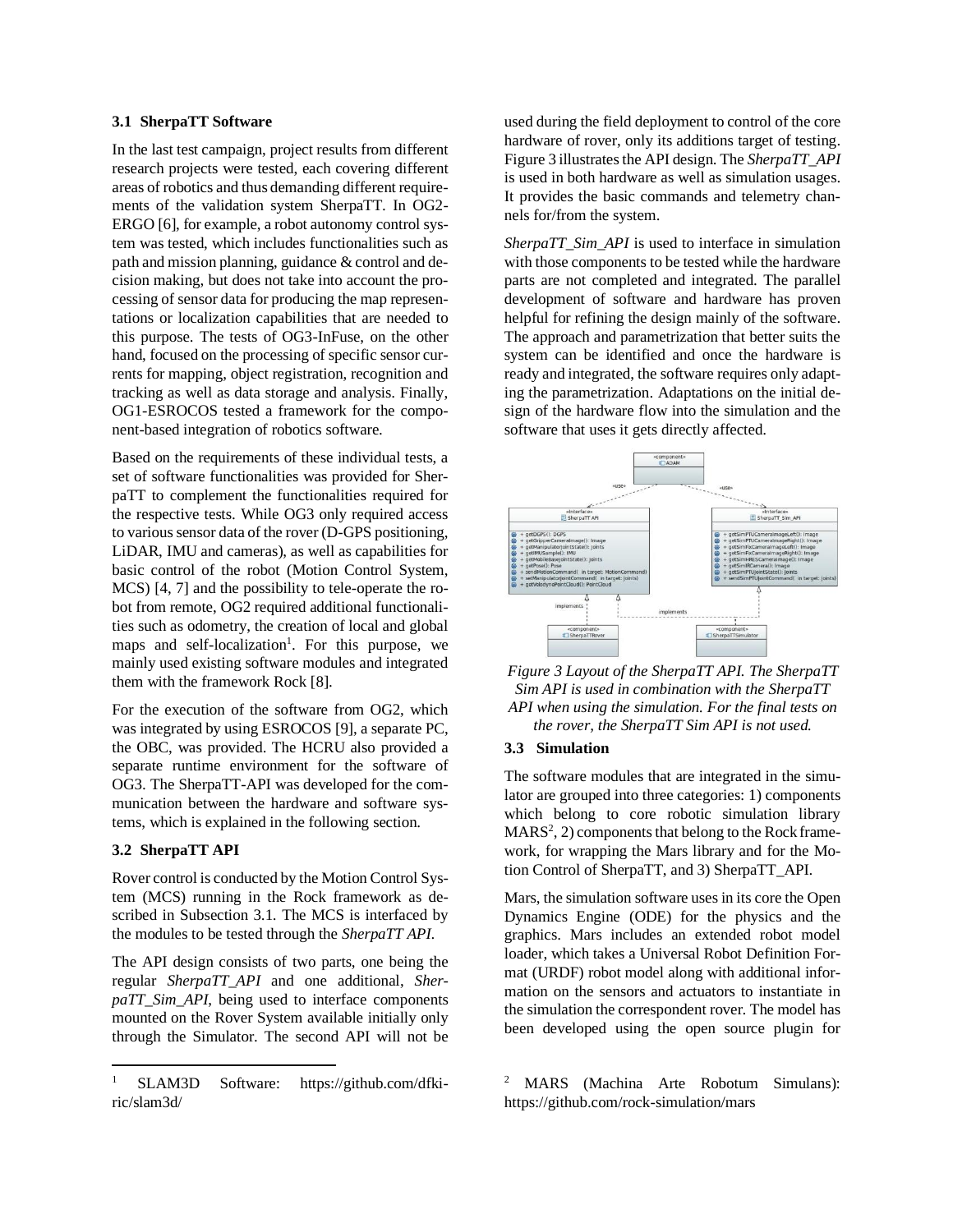

 $(a)$ 



 $(b)$ 

*Figure 4 (a) Starting from the CAD model design and the mechanical integration plan, the simulation model was generated and integrated with the robot model of SherpaTT.(b) After testing in simulation, the hardware module was produced and integrated.*

Blender Phobos [10], which allows for the design and integration of the parts of the robot using a GUI.

All sensors and actuators are simulated. The sensors include 5 cameras, four force-torque sensors, LIDAR, IMU, GPS, and a thermal infrared camera. The avionics box, which is mounted on SherpaTT for testing and described in Section 2 has been integrated in the simulated model too. The resulting simulated rover is shown in Figure 4 (a).

The infrared camera component is currently in its initial version, the temperature values are generated from the real visual color values of the correspondent environment. Therefore, they are not realistic, but the produced values are in the range of values expected by the software that consumes them. So that a minimal level of integration is possible. In later iterations, more realistic temperature values are envisioned by either increasing the complexity of the simulated environment to include temperature or using Deep Learning for the generation of the simulated thermal images from normal images.

#### **3.4 Simulation Modes**

In the project OG10-ADE the Simulator is integrated in the Ground Control Station (GCS) for two reasons: Validation of software and on mission operation validation. These two use cases or modes share in its core, the same interaction routine between the operator and the simulation which is depicted in Figure 5. Basically, the GCS operator commands the simulated robot as the rover on a mission would be commanded, observes the behavior, and runs further operations or closes the simulator. The goal is to identify problems and to compare potential software improvements.

The Simulation Mode 1 (S1), is used for the integration and testing of the software from the different partners. S1 has the goal of identifying potential failures caused by errors in the code (bugs) as well for estimating the performance depending on different parameters values. In Figure 6 (a), the process of launching a simulation of type S1 is presented. For this feature to be complete the Avionics Box simulation model was produced and integrated with the SherpaTT rover model, *SherpaTT\_API* was adapted, the simulated force torque sensors improved, the ground control adaptation checked with the improved force torque sensors and the new sensors (different cameras) and commands (PTU commands) were integrated.

The simulation mode S2 has the goal of identifying the potential outcome of an activity during a mission. This type of simulation is triggered by the operator on the



*Figure 5 Workflow of interactions between the user and the Rover Simulator in OG10-ADE.*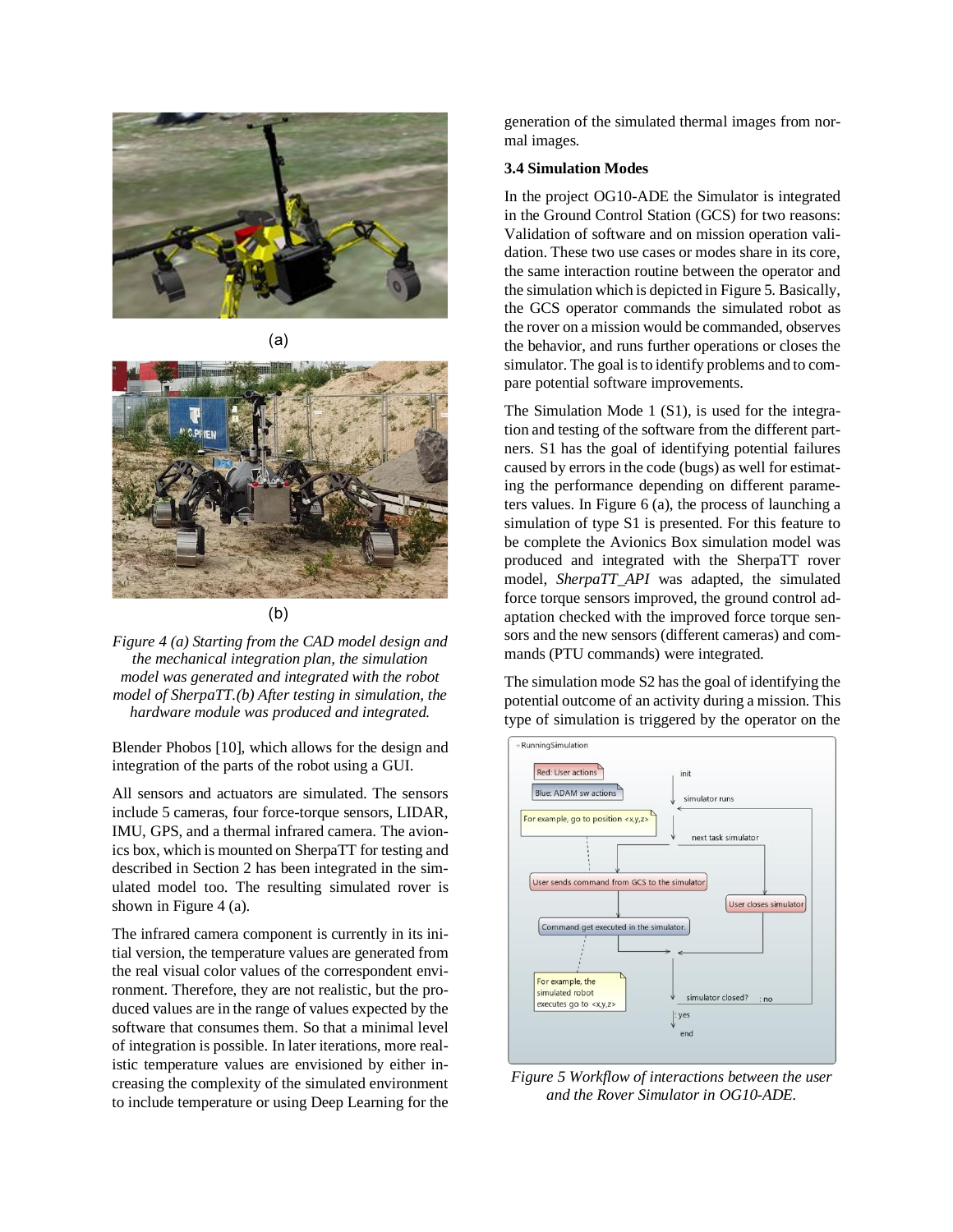

*Figure 6 (a) Workflow of simulation mode S1. The user selects the specific simulation to be started. Each different simulation is characterized by an environment a robot model and several other parameters set to specific values. (b) Workflow of simulation mode 2. The user selects the option Generation Simulation which triggers the generation of a running simulation based on the information available to the robot about the environment and its location in it.*

GCS when the particular outcome of an activity during the mission shall be validated before execution using the available fused data generated by the robot. In Figure 6 (b) the process of generating and running a simulation based on the data of the mission and the data collected by the robot is depicted as an activity diagram. For this feature to be available, the simulation core must be adapted to deal efficiently with the environment representation that the robot produces (registered pointcloud). Also, the interfaces to obtain from the rover in the GCS the map, position and pose must have to be implemented and tested.

In the GCS the status of all joints of the rover are retrieved through the *SherpaTT\_API*, the position estimation and the DEM or registered pointcloud from the OG3 module. Once this data is received, a component merges the orbital map stored in the DataProductManager with the received DEM or registered pointcloud from OG3 and updates a robot state graph using the joint positions and the robot model. Finally, this class will provide these products (robot graph and fused environment representation) to the simulation.

#### **3.5 Simulation of representative environments**

Using the data collected by drone surveys (provided by ESA) on 4 different sites, correspondent simulation environments have been designed. The process involved the use of several open source libraries such as

PDAL (for processing of the original point clouds), GDAL (for processing of the rasters that are used by the simulation) and other image processing tools and MARS plugins to ensure that the surfaces visual and physical dimensions of the simulation match and that simulated interaction between these and the rover are realistic enough to be useful for testing.

The four environments which have been developed are: 1) A first Morocco environment, where tests of OG2 and OG3 were performed, 2) A second Morocco environment, where data collection in OG3 was performed, 3) The environment of Colmenar where the first field test of the project is planned and 4) The environment of Fuerteventura, where the final field test will be performed. Figure 7 shows some of the mentioned environments, with the simulated rover in it.

### **3.6 Common Data Fusion Framework Development**

For the validation of data fusion components, testing with data from field tests or even space missions are preferable to testing with synthetic data generated from the simulator. Since the data fusion components do not execute actions that affect the environment or the rover, there is no need to have a physical simulator engine supporting these interactions. For these reasons a replay mechanism, that can be connected to the data fusion modules is preferable. In the project OG3, such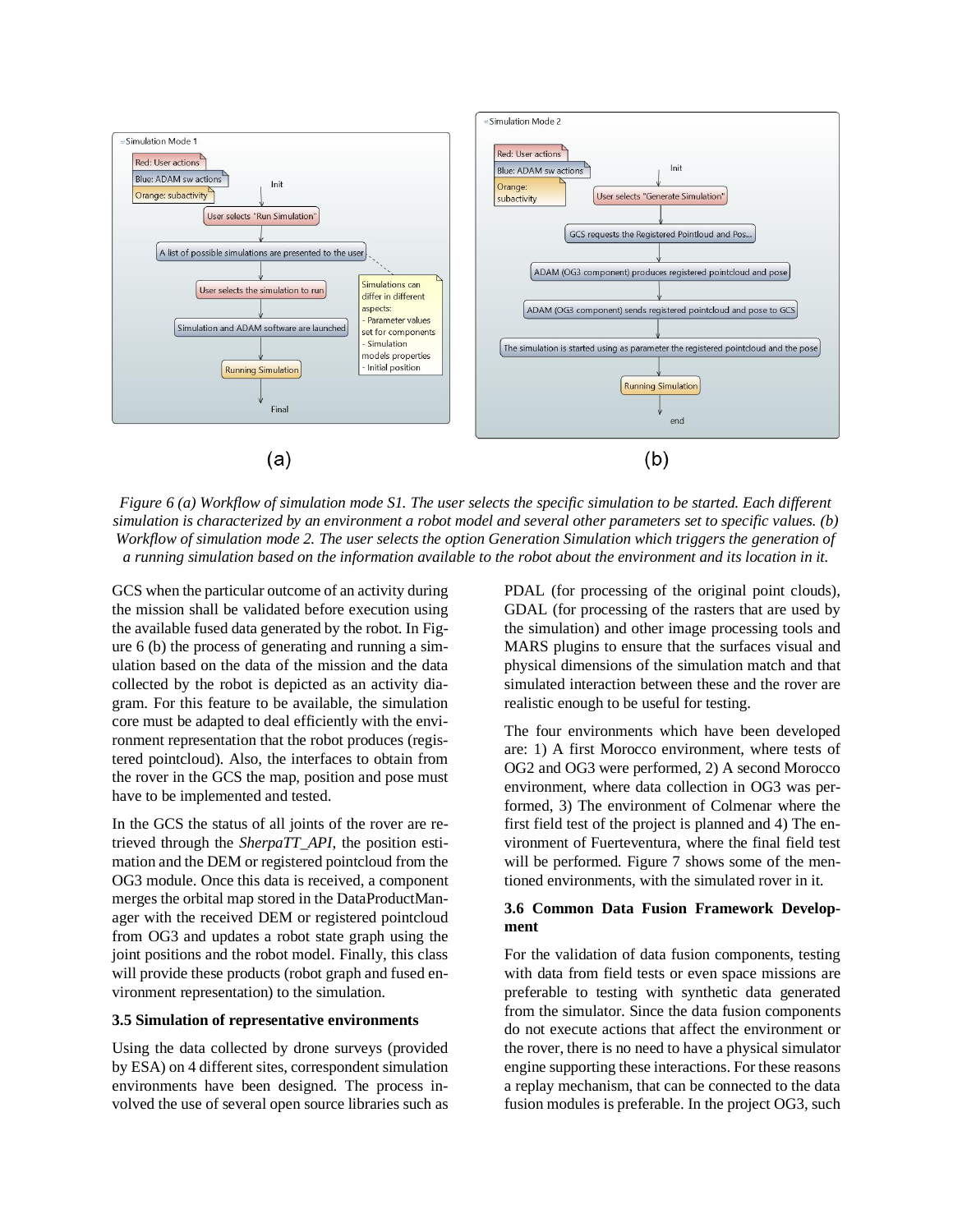

*Figure 7 Simulation environments produced from drone-survey generated point clouds. The simulated environments correspond to places were field tests were or will be performed in the context of the OGs.*

mechanism was developed and tested and in OG10 it is as well been used.

The replay mode consists of the generation of data streams from existent logs so that software components can be connected to the streams and simulate a real execution. This process facilitates the debugging and evaluation of the components connected. Because the input data comes from field tests or past missions, it is highly realistic. It is worth noticing, that the replay mode is particularly suited for evaluating the performance of perception components and not for controlling or planning components. A useful feature to implement that makes use of logs from components is the automatic post processing of the logs for performance analysis.

The implementation of the connection of OG3 modules to replay sensor data streams is done using and

extending the features implemented in the Development tools of the Common Data Fusion Framework software of OG3. The datasets produced are converted to an intermediate format (message packs) and then loaded in Python PANDAS data frames. These data structures can be then replayed and connected to the python wrapped OG3 components. The data products of the OG3 components, as well as the input data that these receive can be visualized. In addition, benchmarking software will provide insights on the computational requirements of the components.

### **3.7 Validation Toolset**

To ease the process of evaluating the control and perception software capabilities and to help identifying errors in the earliest stage possible, a validation toolset will be implemented. The software will provide a database in which to register: 1) the logs captured, 2) the simulation environments, 3) the missions that can be performed in these environments, 4) the tests scripts which launch such simulated missions as well as test scripts to launch replay-based tests, and 5) the results of such tests.

An initial database Entity-Relationship model diagram is provided in Figure 8. The results will be generated automatically thanks to the supervision tools, but they can be extended by a human user.

The development of the toolset will be done independently of the other components of ADE to be able to demonstrate its functionality before the other software components are available. Its application will be limited to navigation functions and perception components. To provide a good evaluation of the simulated rover in terrain with different characteristics, separated tests with various inclinations will be included.

Logs from previous field test will be integrated for performance evaluation of the perception components and simulation environments based on ground truth maps too. Finally, the scripts to launch the different tests, produce and store the results will as well be included, so that the whole process of performing a full analysis of a system can be automatically launched.

In order to produce a valuable automatic performance analysis of the execution of a mission in simulation, supervision software will be developed to collect performance information during execution. These are some examples of the information which will be collected: duration of the execution mission, deviation between planned trajectories and executed trajectories, error in the localization, failure in the traverse of a path and collisions between arm and other parts of the robot. In addition to this, it will be pursued to detect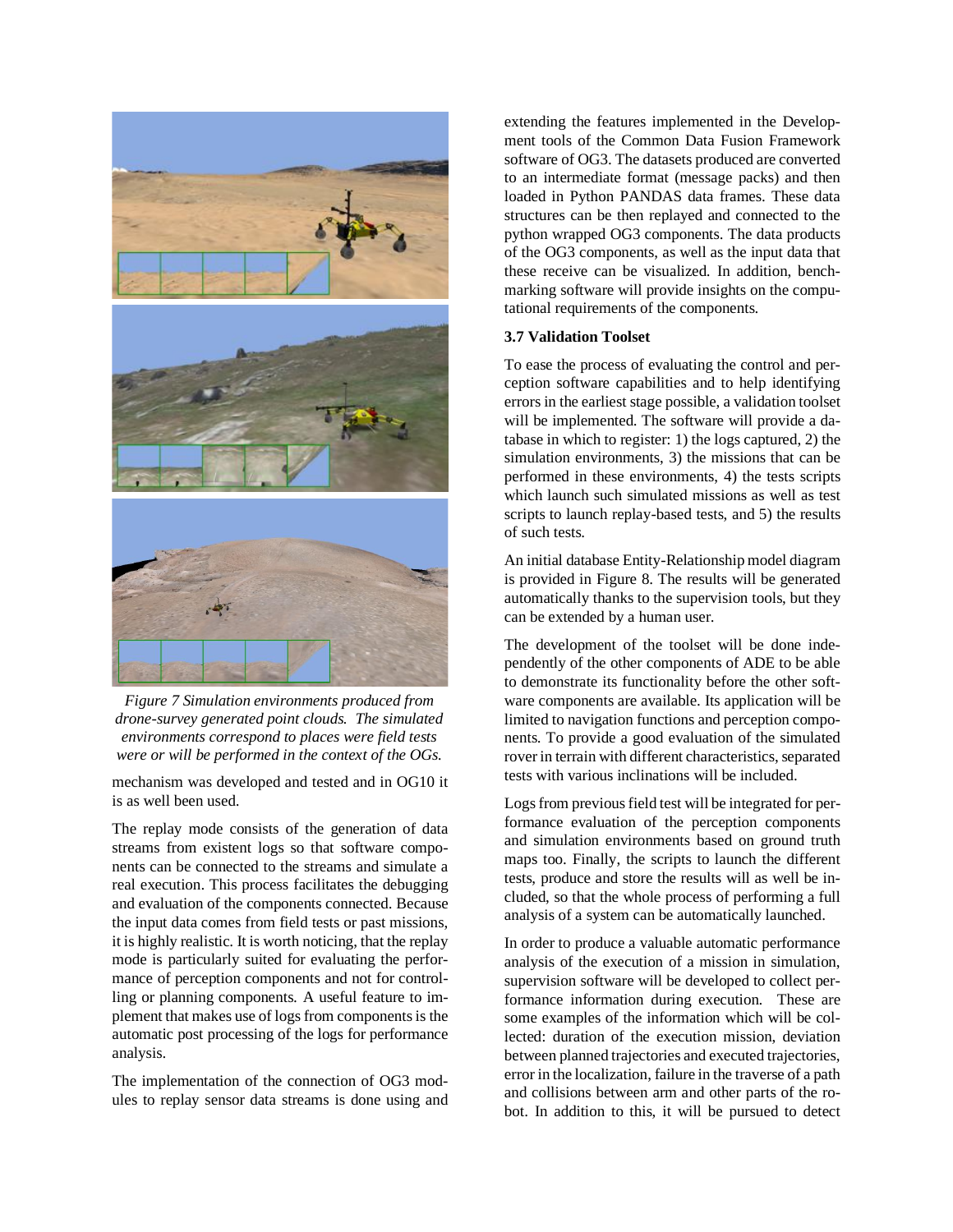

*Figure 8 Design of the Validation Toolset database. A database and the correspondent management layer will be implemented to maintain and automatically launch the different tests based on simulated missions or replayed datasets.*

cases of slippage, blockage, collisions, and reorientation events.

Validation against ground truth makes more sense indeed using the replay mechanism than the simulation. In that case, the ground truth is GPS, to validate position estimation. The simulation-based validation tests make more sense for analysis of the performance of a mission. There, a complete trajectory can be executed with different parametrizations and the comparison between parameter sets can be produced. Once the tool is developed it can be used in upcoming projects also to compare the performance of different versions of the navigation stack.

## **4 FIELD TESTS**

From the beginning, the R&D project initiated as part of the Strategic Research Cluster on Space Robotics Technologies had a strong focus on field-testing of software and hardware. Although analogue missions on Earth will never be able to simulate the full spectrum of environmental conditions encountered on extraterrestrial planetary surfaces, they still provide a valuable – and probably the best currently available tool to put both software and hardware to the test. The benefit of such missions is that they are able to evaluate how not only individual SW and HW modules, but also fully integrated systems can cope with the challenges imposed by realistic operating conditions. Only full-scale field testing can reveal conceptual flaws and potential problems of the robotic system interacting with a complex, unstructured and un-controlled natural environment.

To test the results of the OG2 and OG3 projects, extensive field tests were organized in November and December 2018 in a desert region in south-eastern Morocco. The site was chosen because the natural topography is similar to the topography of some regions on Mars and because the climatic conditions in Morocco are favorable of outdoor tests. In addition, the touristic infrastructure available in this part of Morocco proved to be of great value for the logistics of the mission and the Moroccan authorities exhibited a generally positive and supportive attitude towards the project.

The main objective of the Morocco analogue mission was to prove that the OG2 and OG3 software modules were able to support a fully autonomous long-distance traverse of a planetary rover in difficult terrain. The